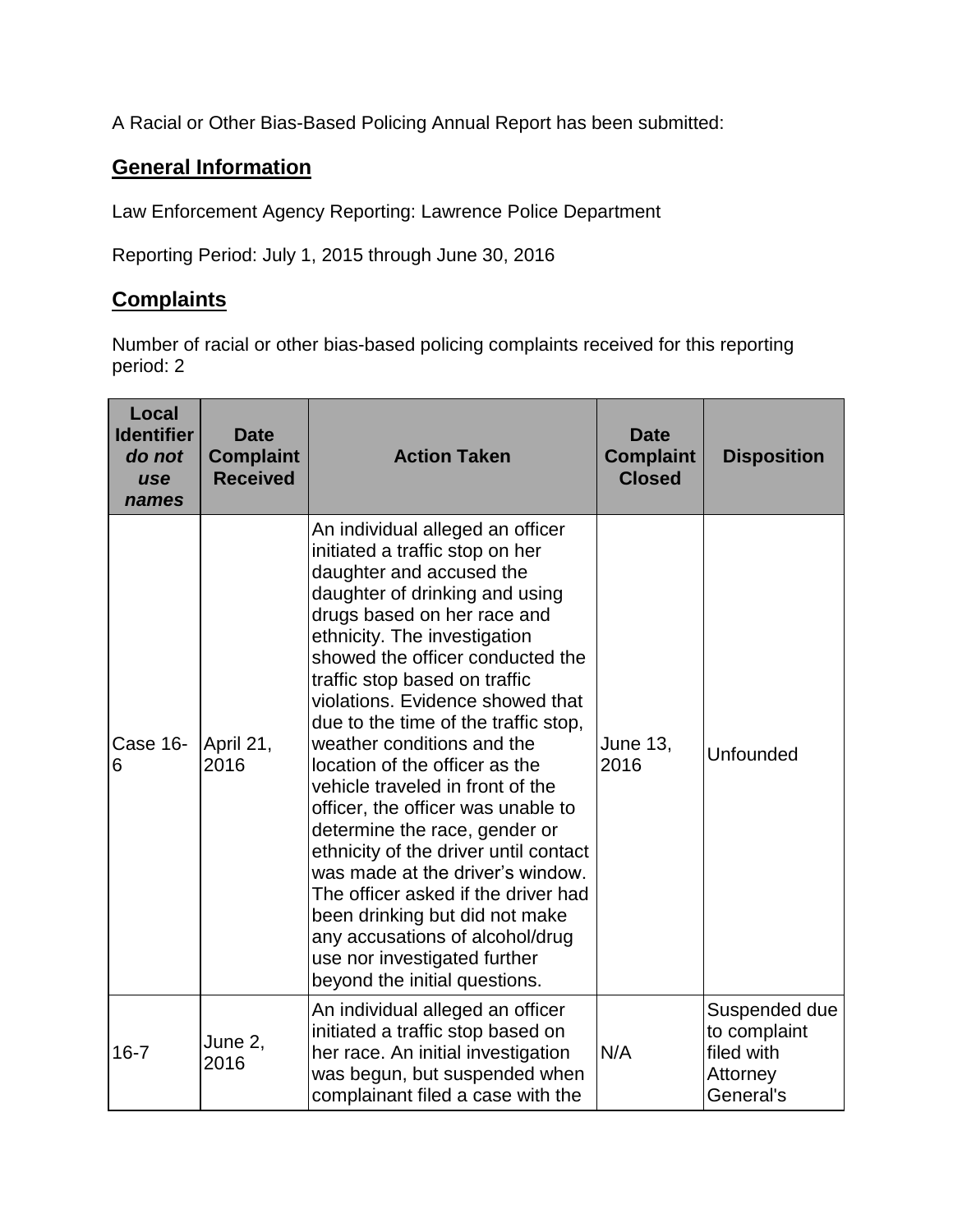|  | Attorney General's Office. The | Office. |
|--|--------------------------------|---------|
|  | Department is cooperating with |         |
|  | the investigation.             |         |

## **Questions**

1. Have all of law enforcement officers serving in the agency who were not exempted from annual training by the Kansas Commission on Police Officer Standards and Training completed training required in K.S.A. 22-4610 subsection (c)(2)(A)?: YES

2. Does the agency have a policy prohibiting racial or other biased-based policing?: YES

3. Does the agency mandate specific discipline for sustained complaints of racial or other bias-based policing?: YES

4. Does the agency have a racial or other bias-based policing community advisory board?: YES

5. Does the agency have a racial or other biased-based policing comprehensive plan?: **YES** 

6. Does the agency collect extra pedestrian or traffic stop data, pursuant to the racial and other biased-based policing statute (beyond standard citation data)?: NO

## **Signature**

*Except for the email address you provide, the information you submit on this form will be published online, without modification, on the Attorney General's website, pursuant to K.S.A. 22-4610. The email address you provide is solely for the internal records of the Attorney General's office, it will not be included in the online document.If you need assistance in filing this report, please contact the Attorney General's office at 785-368- 8407.*

Name of Official preparing the report: Laurie S. Powell

Date Submitted: 7/29/2016 10:47:37 AM

K.S.A. 22-4610 (d)(1) Each law enforcement agency shall compile an annual report of all complaints of racial profiling received for the period of July 1 to June 30 and shall submit the report on or before July 31 to the office of the attorney general for review. (2) The annual report shall include: (A) The number of racial or other biased-based policing complaints received; (B) the date each racial or other biased-based policing complaint is filed; (C) action taken in response to each racial or other biased-based policing complaint; (D) the disposition of each racial or other biased-based policing complaint; (E) the date each racial or other biased-based policing complaint is closed; (F) whether or not all agency law enforcement officers not exempted by Kansas commission on peace officers' standards and training received the